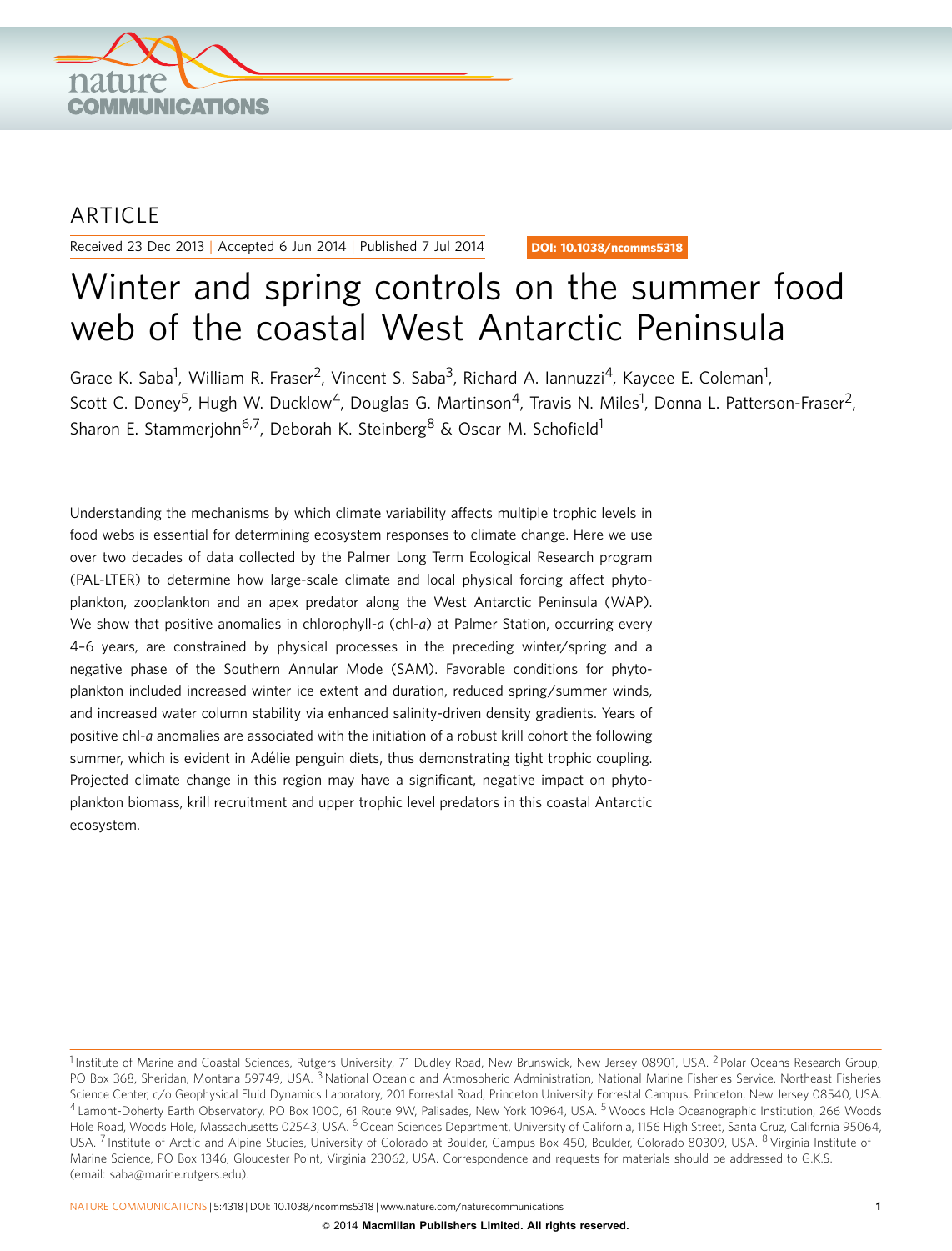he western continental shelf region of the West Antarctic Peninsula (WAP) is experiencing rapid climate change<sup>1</sup> and one of the fastest rates of winter warming on Earth<sup>2</sup>. Associated changes include significantly reduced sea ice extent, concentration and duration  $3,4$ , and accelerated retreat and melting of glaciers and ice sheets<sup>[5,6](#page-6-0)</sup>. As life histories of most polar organisms are attuned to ice seasonality, recent warming and declines in sea ice have been associated with changes at key trophic levels in the food web of the WAP region north of Palmer Station, including a reduction in phytoplankton biomass<sup>7</sup>, shift in phytoplankton community composition from large diatoms to small flagellated cryptophytes<sup>[7](#page-6-0)</sup> and reduction in the abundance of Antarctic krill (Euphausia superba; determined from data sets spanning mid-1970s to 2003) ([refs 8,9\)](#page-6-0). In addition, a decline in Adélie penguins (Pygoscelis adeliae) near Palmer Station has occurred over the past three decades<sup>[10](#page-6-0)</sup>.

Krill are the main trophic link between phytoplankton and many apex predators in Antarctic food webs<sup>[9,11](#page-6-0)'</sup>. Adélie penguin diets in the Palmer region during the past two decades almost exclusively consist of Antarctic krill<sup>12</sup>. Thus, changes in krill abundance and size distribution impact Adélie penguin foraging ecology, specifically their foraging effort (that is, foraging trip duration)<sup>12</sup>. Krill abundance tends to increase following years of good recruitment (high biomass of smaller, younger individuals), and conversely, decrease following years of poor recruitment<sup>12</sup>. Consequently, Adélie penguin foraging trip duration is shortest when krill are most abundant after high recruitment years and longest after poor recruitment years<sup>12</sup>. During long foraging trips, penguins have to use a portion of the gathered food for selfmaintenance, resulting in the delivery of less food to their  $chicks^{13}$ . Thus, one implication of longer foraging trips is that they would have a negative impact on the reproductive output of Adélie penguins and potentially other krill consumers such as Antarctic fur seals, macaroni and gentoo penguins, and albatrosses<sup>12,14</sup>. The reported krill decline in the far northern WAP region $8,9$  is one of many factors suggested to be associated with recent concomitant declines in the Adélie penguin population<sup>[15](#page-6-0)</sup>.

In addition to long-term changes, the WAP ecosystem is characterized by high interannual variability<sup>[16,17](#page-6-0)</sup>. Phytoplankton dynamics have previously been associated with ice-mediated changes in water column stability<sup>18,19</sup>. In turn, sea ice changes are governed by fluctuations in the Southern Annular Mode (SAM) and/or the El Niño-Southern Oscillation  $(ENSO)^{20-22}$ . Krill recruitment variability has also been linked to sea ice $8,12$ . In the far northern WAP region near the South Shetland–Elephant Island area, phytoplankton biomass and krill recruitment were regulated by ENSO-driven variability of the location of the southern frontal systems of the Antarctic Circumpolar Current<sup>17</sup>. Interpreting this cascade of changes in the ecosystem requires understanding of the mechanisms linking the physical and biological systems, and the degree of coupling between them. Using data collected since 1991 from the Palmer Long Term Ecological Research program (PAL-LTER) Stations B and E near Palmer Station (Supplementary Fig. 1), we provide the first multidecadal analysis from this region and illustrate the succession of large-scale and local physical forcing through trophic levels, from bacteria and phytoplankton to an apex predator.

### Results

Interannual variability in phytoplankton and bacteria. During the 21-year-long PAL-LTER time series (1991–2012), peaks in depth-integrated (0–50 m) summer (December–January–February) chlorophyll-a (chl-a) concentration at coastal PAL-LTER Stations B and E (Supplementary Fig. 1) have occurred, on

average, every 4–6 years [\(Fig. 1a\)](#page-2-0). Although the bacterial productivity (BP) data set is limited to the last decade (2002–2012), the variability in the anomalies follows those of chl-a [\(Fig. 1a](#page-2-0)), likely because phytoplankton in Antarctic waters provide the main source of dissolved organic carbon for bacterial growth<sup>23</sup>. The two dominant phytoplankton groups in the region are diatoms and cryptophytes (as determined by accessory pigment analysis, see Methods section). The phytoplankton composition during these peak chl-a years was dominated by diatoms, whereas the proportion of cryptophytes increased in anomalously low chl-a years (one-way analysis of variance,  $P < 0.001$ ). Large diatoms ( $>$ 20  $\mu$ m) are the preferred prey of krill because krill cannot efficiently feed on phytoplankton  $<$  20  $\mu$ m in diameter<sup>24</sup>.

### Link between phytoplankton biomass and krill recruitment. Positive chl-a anomalies corresponded to statistically significant krill recruitment events (evidenced in Adélie penguin diet samples), which resulted in the start of a new krill cohort the following season ([Fig. 1b](#page-2-0)). This trend is substantiated by significant positive linear trends in summer chl-a with a 1-year lag of  $R_1$ , the recruitment of krill age class year  $1+$  (percent contribution of krill  $\langle 30 \text{ mm}$  to the total number of krill) ([Fig. 2](#page-3-0)). This suggests that high food availability facilitates increased krill recruitment success by maximizing krill spawning potential (that is, longer spawning season, larger number of eggs per batch, larger number of egg batches, and/or higher egg hatching success) or by supporting higher post-hatching survival and growth rates—the specific responses are not yet known. Thus, food availability (positive chl-a anomalies) appears critical for the success of krill recruitment. In addition, sea ice is crucial for the overwinter survival of younger krill age classes, and specifically the provision of food and refugia from predators for larval krill (overwintering of the year  $1 + \overline{a}$ ge class)<sup>[8,9,12](#page-6-0)</sup>. Hence, krill recruitment is a two-step process in which female condition is improved through high chl-a during summer, and the larval survival is enhanced by high ice cover the following winter $8,12$ .

Large-scale climate and local physical drivers of chlorophyll. From the investigation of potential large-scale and local controls on the cyclical pattern of phytoplankton chl-a variability, we identified both winter and spring controls that act to regulate summer chl-a concentration ([Figs 3 and 4\)](#page-3-0). We conducted a stepwise regression analysis to determine how well various combinations of identified local (that is, wind, water column stability, sea ice) and large-scale (that is, SAM; Multivariate ENSO Index, MEI) physical forcing could predict variations in depthintegrated chl-a for each summer. Based on a stepwise regression and model ranking criteria, the highest-ranking models for both Stations B and E log summer chl-a were linear functions. For Stations B and E, physical forcing accounted for 66% and 54% of summer depth-integrated chl-a variability, respectively (Station B: adjusted  $r^2 = 0.66$ ; F-statistic versus constant model, 9.62,  $P < 0.000005$ ; root mean square error = 0.149; [Fig. 3a](#page-3-0). Station E: adjusted  $r^2 = 0.54$ ; F-statistic versus constant model, 7.08,  $P<0.00001$ ; root mean square error = 0.147; [Fig. 3b](#page-3-0)). The predictor variables of summer chl-a were WAP August ice extent, spring SAM (September–October–November), seasonal (October–February) wind speed, wind speed threshold (number of days per season when wind speed was below  $2.5 \text{ m s}^{-1}$ ), November-December stratification and the interactions between these variables. The MEI was not a statistically significant predictor for chl-a. WAP August ice extent was inversely correlated with SAM in July (Pearson's  $R = -0.61$ ,  $P < 0.005$ ). The stratification index that most significantly predicted chl- $a$  in the models was  $\Delta$ sigmatheta<sub>Tmin – 0</sub> (kg m<sup>-3</sup>m<sup>-1</sup>), defined as the density at the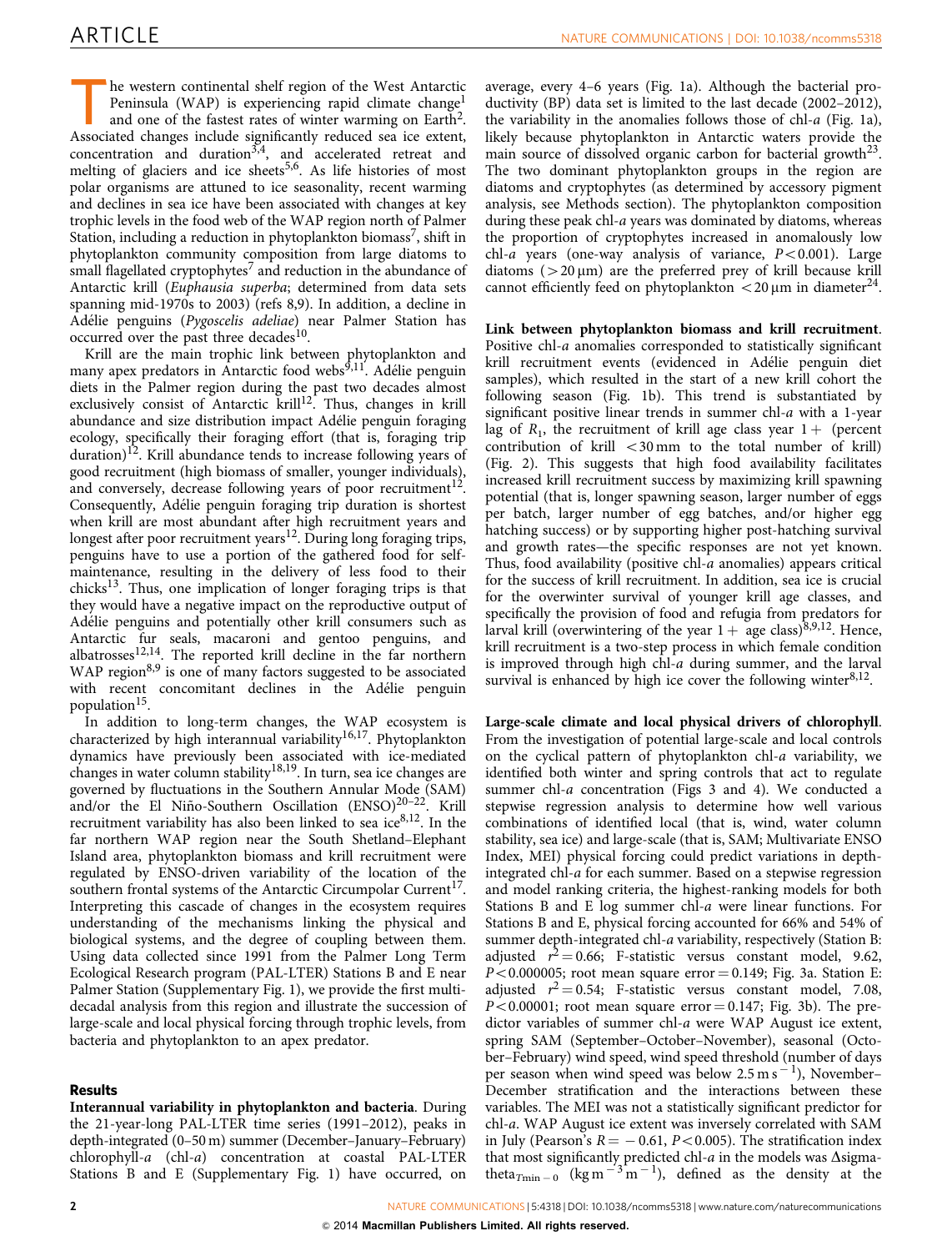<span id="page-2-0"></span>temperature minimum  $(T_{min})$  in the remnant Winter Water layer (underlying the surface waters) minus the density at the surface. In this region,  $\Delta$ sigma-theta $_{T\mathrm{min} \, - \, 0}$  is driven primarily by the salinity gradient in the upper water column, and is most pronounced during surface freshening from sea ice melt and retreat in the spring. The interaction between wind threshold and  $\Delta$ sigma-theta $_{T\mathrm{min}-0}$  was the strongest predictor for Station B chl-a (t-statistic = 4.99,  $P < 0.00005$ ), whereas the interaction between WAP August ice extent and wind threshold was the strongest predictor for Station E chl-a  $(t\text{-statistic} = 4.36,$  $P < 0.0005$ ; refer to Methods section and Supplementary Tables 1 and 2 for details on the model equations and statistics. These model results indicate that phytoplankton biomass, and indirectly BP, krill recruitment, and Adélie penguin diet composition near Palmer Station, are driven by water column stability, which is influenced by both winter (July SAM, sea ice extent) and spring (SAM, wind,  $\Delta$ sigma-theta $_{T\min - 0}$ ) processes. We refer to this preconditioning as the 'setup event'. Favourable conditions for phytoplankton, specifically diatoms, included increased winter ice extent and duration, reduced spring/summer winds and increased water column stability via enhanced salinity-driven density gradients.

#### **Discussion**

Favourable conditions for phytoplankton growth and krill recruitment typically occurred during a  $-$  SAM in winter and spring. SAM variability is characterized by the opposing atmospheric pressure anomalies between Antarctica and midlatitudes, and is reflected in the strength of subpolar westerly

winds<sup>[20,26](#page-6-0)</sup>. When SAM is positive  $(+$  SAM), warmer northwesterly winds move over the WAP region. The increasing trend of  $+$  SAM occurrences has contributed to Antarctic warming trends over the recent decades<sup>[27,28](#page-6-0)</sup>. During a  $-$  SAM in winter (that is, July), cold southerly winds move across the Peninsula, increasing winter ice extent and duration and delaying ice retreat in spring. Wind speeds and the number of windy days are significantly reduced during a  $-$  SAM in spring/summer (October–February, Pearson's  $R$ ,  $P < 0.005$ ). The intensity of the local atmospheric response to SAM is also related to ENSO-SAM interactions<sup>[22,29–31](#page-6-0)</sup>. Previous studies have shown an intensified atmospheric response (and thus sea ice as well) when  $a + SAM/La$  Niña or  $- SAM/El$  Niño are coincident (for example,  $a - SAM$  coincident with El Niño can amplify blocking high conditions favourable for high winter sea ice and/or late spring retreat), relative to the response when  $+$  SAM or - SAM occurs when ENSO is otherwise neutral, and vice  $versa<sup>22,30,31</sup>$ . Conversely, a dampened response occurs when + SAM/El Niño or - SAM/La Niña were coincident. Thus, although the results in the current study indicate that SAM is a significantly stronger predictor of chl-a (due to direct, regionalized influence on winds, ice, water column stability and so on) compared with ENSO (MEI), the concurrent influence from SAM/ENSO interactions is embedded in the SAM index time series.

Both increased winter sea ice (extent and duration) and reduced winds in spring–summer contribute to the increase in salinity-driven density gradients ( $\Delta$ sigma-theta $_{Tmin - 0}$ ) in the upper water column. Whereas individual factors of winter and spring forcing can constrain seasonal phytoplankton dynamics,



Figure 1 | Interannual variability of multiple trophic levels of the Palmer Station food web and linkages between them. (a) Summer (December-January-February) depth-integrated (0-50 m) chlorophyll-a (chl-a) and bacterial productivity (BP) anomalies pooled from Palmer Stations B and E for the PAL-LTER time series, 1991-2012 (see Methods section). The average combined (Stations B and E) depth-integrated chl-a and BP for the time series is 108 mg m $^{-2}$  and 32.4 mg C m $^{-2}$ d $^{-1}$ , respectively. (**b**) Size-class distribution (percent contribution (colours; see legend) of each krill size bin (y axis)) of Antarctic krill, E. superba, in Adélie penguin diet samples, 1988-2012; modified with permission from Ducklow et al.<sup>25</sup> The vertical red arrows indicate the appearance of strong new krill cohorts in years following positive chl-a anomalies.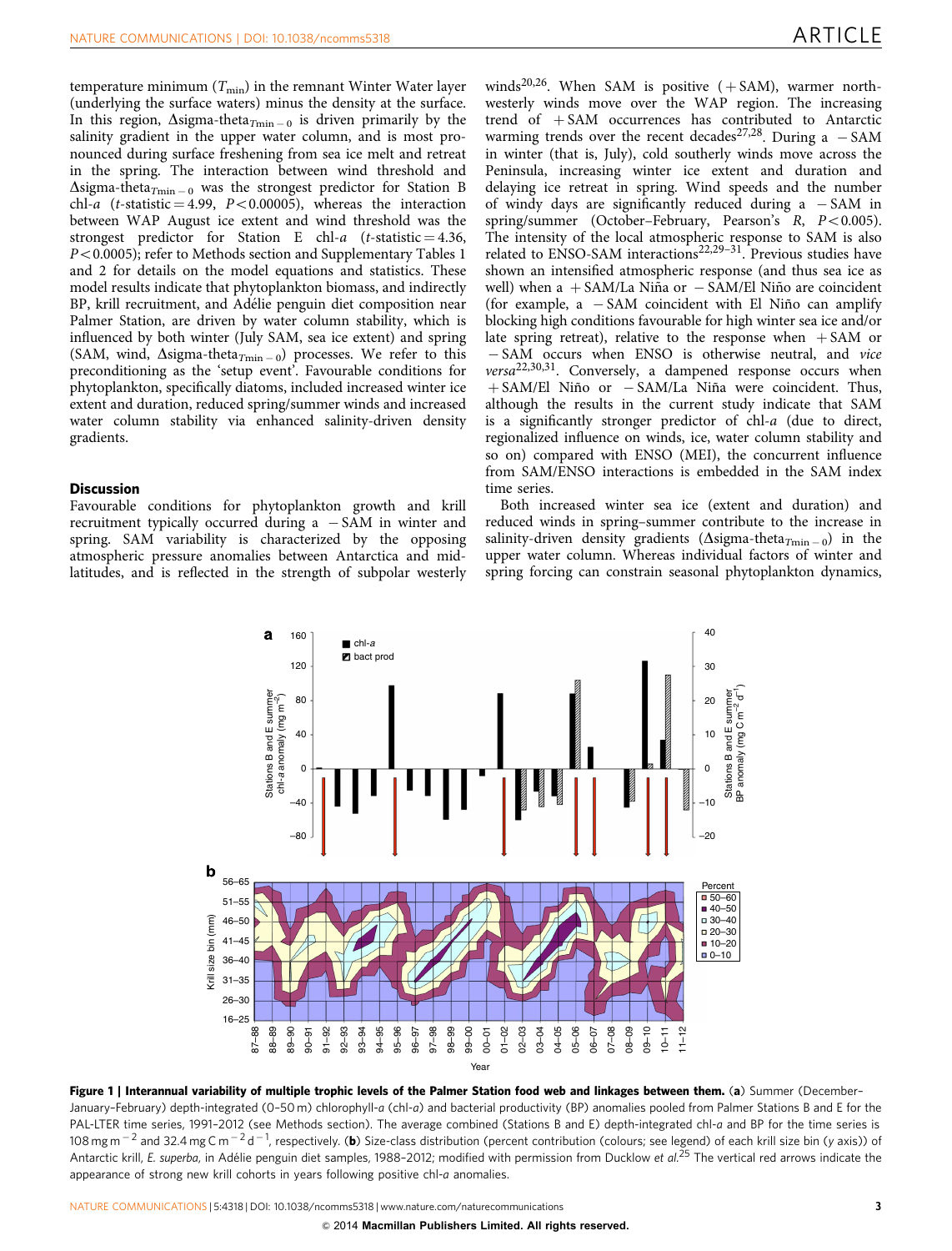<span id="page-3-0"></span>the combined interactions between these factors, as dictated by SAM, drive the overall summer biological processes (Figs 3 and 4).

Relatively, high ice extent in the winter likely facilitates higher stratification in the following spring and summer via two mechanisms: first, by insulating the water column from high winter winds and thus preventing the formation of a deep winter mixed layer<sup>7,19</sup>; and second, by providing a larger volume of sea ice melt water that strengthens the density gradient in the upper water column in the following spring and summer $18$ . Similar to Marguerite Bay farther south along the WAP<sup>19</sup>, Palmer November–December mixed layer depth (MLD) was not significantly correlated with summer chl-a. However, the depth of November–December  $T_{\text{min}}$  (that is, the Winter Water core) was on average  $\sim$  8 m shallower during years with higher chl-a (oneway analysis of variance,  $P < 0.05$ ; [Fig. 4](#page-4-0)). Stratification indices  $\Delta$ sigma-theta $_{T\min - 0}$  and MLD were also associated with the timing of sea ice retreat (Pearson's  $R = 0.70$  and  $P < 0.005$  for MLD; Pearson's  $R = 0.50$  and  $P < 0.05$  for  $\Delta$ sigma-theta $_{T\text{min}} = 0$ ), suggesting that later sea ice retreat in the spring may provide additional wind protection and assist in maintaining water column stability. Similar mechanisms were suggested for Marguerite Bay, farther south along the WAP, in which years with longer winter ice cover favoured larger summer blooms as a consequence of a shallower winter mixed layer, resulting in greater water column stability the following summer<sup>19</sup>. During light ice cover winters, the winter mixed layer was deeper, and water column stability and chl-a content were lower the following summer<sup>19</sup>.

There were no statistically significant correlations between chl-a and cloud cover or surface macronutrient concentrations (macronutrients are seldom depleted in the WAP region<sup>[10](#page-6-0)</sup>). Long-term dissolved iron data were not available for this region. Venables  $et$   $al$ <sup>[19](#page-6-0)</sup> argue that increased stratification promotes phytoplankton growth via reducing the variability in light conditions (as opposed to enhancing overall light availability), and may concentrate iron from glacial melt water inputs in the upper water column. Therefore, the mechanisms driving the dynamic relationship between water column stability and phytoplankton biomass could be light and/or iron limitation and need to be investigated further. Similarly, the roles of sea ice loss, ocean freshening, light and nutrient limitation on Arctic Ocean marine primary productivity also remain poorly understood, with some studies indicating shifts from larger nanoplankton to smaller picoplankton dominance owing to enhanced stratification from increased river runoff $32-34$ .





Figure 2 | Relationship between Palmer Station summer chl-a and krill recruitment. Log-transformed summer (December-January-February) depth-integrated (0–50 m) chlorophyll-a (chl-a) pooled from Palmer Stations B and E (x axis) versus  $R_1$  (the recruitment of krill age class  $1+$ , defined as the percent contribution of krill  $<$  30 mm to the total number of krill in Adélie penguin diets during each summer; see Methods section) with a 1-year time lag following summer chl-a ( $n = 19$ , Pearson's  $R = 0.84$ , adjusted  $r^2 = 0.72$ ,  $P < 0.00005$ ).

One current paradigm regarding the origins or 'source' populations of krill in the WAP invokes the transportation of larvae 'upstream' from the Bellingshausen Sea in the southwest to the coastal shelves in the northeast via the Antarctic Circumpolar Current<sup>35,36</sup>. However, the occurrence of very small krill  $( $\leq$ 16 mm) present in Adélie penguin diets in our study area<sup>12</sup>$  $( $\leq$ 16 mm) present in Adélie penguin diets in our study area<sup>12</sup>$  $( $\leq$ 16 mm) present in Adélie penguin diets in our study area<sup>12</sup>$ ([Fig. 1b\)](#page-2-0) has led to suggestions that certain areas of the WAP including the Palmer Station region are indicative of a more  $\int$ localized, self-sustaining krill population<sup>12,37</sup>. Furthermore, previous studies identified the Palmer Station region (Anvers Island) as a retention area, where larvae spawned from adult krill likely remain in the region and sustain a local krill population<sup>[37,38](#page-7-0)</sup>. The tight linkages demonstrated between local physical forcing and phytoplankton and krill in our study also support the idea that localized processes may be more important than remote 'upstream' processes in forcing the system in the Palmer Station region.

Changes in the WAP climate and ecosystem have been profound over the past 50 years<sup>1</sup>, and include significant declines in sea ice<sup>3,4</sup>, phytoplankton biomass<sup>7</sup> and krill<sup>[8,9](#page-6-0)</sup> in the region north of Palmer Station. Global climate model projections



Figure 3 | Observed versus modelled time series of chl-a at Palmer Stations B and E. A stepwise regression of General Linear Models (GLMs) combined with model ranking criteria identified the predictor variables and their interactions that constrain the average log-transformed summer (December–January–February) depth-integrated (0–50 m) phytoplankton biomass at Palmer Station B (a; Pearson's  $R = 0.96$ , adjusted  $r^2 = 0.67$ ) and E (**b**; Pearson's  $R = 0.86$ , adjusted  $r^2 = 0.54$ ) in each summer. (See text and Supplementary Tables 1 and 2 for details on the model equations, predictors and statistics.)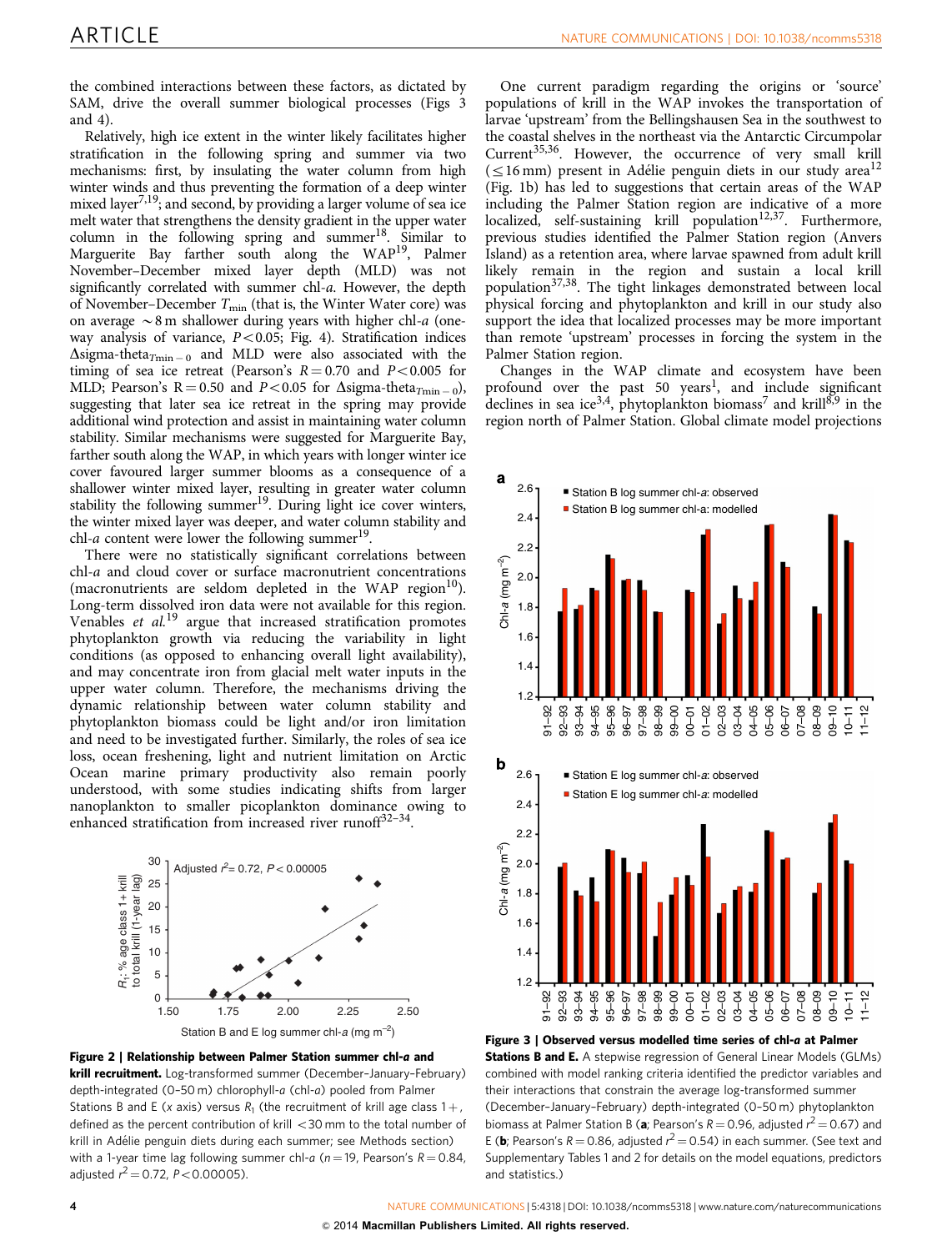<span id="page-4-0"></span>

Figure 4 | Effects of large-scale climate and local physical forcing on biological processes in the coastal WAP. Generalized illustration summarizing how individual and combined winter and spring climate, weather and physical oceanographic processes (see months July–February on x axis) cascade from phytoplankton to krill recruitment in a negative Southern Annular Mode ( – SAM) in July and spring (left panel) and a positive SAM ( + SAM) in July and spring (right panel). Depth of temperature minimum ( $T_{min}$ ) in the remnant Winter Water layer in the region was estimated from Stations B and E November–December averages. All other properties (phytoplankton, krill, krill eggs and sigma-theta) are generalized for qualitative illustration (more versus less), and do not represent quantitative differences between negative and positive SAM. Note: female E. superba spawn over deeper water; this illustration is meant to depict relative egg production.

under continued greenhouse gas emission scenarios up to the year 2100 suggest a further increase in temperature<sup>[39](#page-7-0)</sup> and an increase in the occurrence of  $+$  SAM<sup>20,27,40</sup>. Repercussions of this projection are the continued increase in the strength of warm, north-westerly winds<sup>21</sup> and decline in sea ice<sup>4</sup>, which will act to reduce water column stability. We hypothesize that this trend will migrate south along the WAP in the next few decades and perhaps expand to other Antarctic regions undergoing a longterm decline in sea ice. Fewer preconditioning 'setup events' will act to decrease phytoplankton biomass, favourable krill prey (diatoms) and krill recruitment. Interestingly, our analysis of E. superba abundance in the full PAL-LTER sampling region (Palmer Station and southward) over the last two decades shows no overall long-term decline (in contrast to declines previously documented north of Palmer Station<sup>8,9</sup>), but rather shows abundance peaks (positive anomalies) occurring every 4–6 years. Antarctic krill age class structure is dominated by single, strong cohorts<sup>12</sup>, which we show to be highly dependent on summer phytoplankton biomass in this coastal site. Currently, chl-a anomalies occur every 4–6 years and are associated with - SAM. The Antarctic krill lifespan ranges 6–7 years, which is in the range of the current 4–6 year cycle in positive chl-a anomalies. Thus, an increase in the occurrence of  $+$  SAM resulting in even one cycle being longer than the krill lifespan could be catastrophic to the krill population. A recent sensitivity analysis suggests that a decline in summer chlorophyll concentration could have more significant impacts on Antarctic krill biomass than direct effects of warming<sup>41</sup>. A decline in Antarctic krill will negatively impact higher trophic levels dependent on Antarctic krill including penguins, flighted sea birds, seals and whales, most notably their foraging effort and reproductive output.

#### Methods

Seawater sampling. The PAL-LTER program has been sampling in the Palmer Station region (64.8°S, 64.1°W) in the austral spring-fall annually since December 1991. We examined data from December 1991 through February 2012. The main sampling locations at Palmer Station are an inshore station B (depth  $\approx$  75 m) and a more offshore Station E (depth  $\approx$  200 m; Supplementary Fig. 1), both within the Adélie penguin foraging area. Sampling at each station is conducted via Zodiac, whereby a Conductivity, Temperature, Depth sensor (CTD) is lowered manually for a vertical profile of water column physics, immediately followed by a Go-Flo bottle cast to collect seawater at selected depths for standing stock and rate measurements (that is, chlorophyll, phytoplankton pigments, primary productivity and BP). Seawater from each depth is stored in dark amber Nalgene bottles and processed immediately upon returning to the laboratory at Palmer Station.

The goal of PAL-LTER is to sample Stations B and E twice per week from mid-/ end of October to mid-/end March. However, successful sampling in this region is heavily dependent on weather, sea ice, time and personnel. Thus, data gaps exist for this time series, whereby some seasons, specifically those early in the time series, had limited or irregular sampling. Data exist for all years except 2007–08. Nonetheless, the summer months of December, January and February (DJF) were the most consistently sampled consecutive months. When data were available for the full sampling season (October-March), the depth-integrated mean chl-a during DJF was almost always higher than when all months (October–March) were pooled together, suggesting that maximum phytoplankton biomass typically accumulated in summer. Thus, we considered DJF a sound representation of the biological growing season and we used these months to estimate summer averages of biological data. Because we believe local physical and large-scale climate drivers create a 'setup event' regulating phytoplankton growth, we examined data in the months before the DJF summer maximum. Monthly sample sizes for each measured property are summarized in Supplementary Table 3. All raw data collected by PAL-LTER (chlorophyll, accessory pigments, BP, physical oceanographic data and penguin diet composition) are available at: [http://](http://oceaninformatics.ucsd.edu/datazoo/data/pallter/datasets) [oceaninformatics.ucsd.edu/datazoo/data/pallter/datasets.](http://oceaninformatics.ucsd.edu/datazoo/data/pallter/datasets) Other data, including sea ice properties, meteorological and climate indices had no data gaps during the time period examined.

Chl-a and accessory pigments. Seawater collected from Go-Flo bottles at different depths was filtered onto GF/F filters, then the filters were wrapped in foil and frozen at  $-80$  °C for fluorometric phytoplankton chl-a analysis<sup>[42](#page-7-0)</sup> (mg chl-a m<sup>-3</sup>);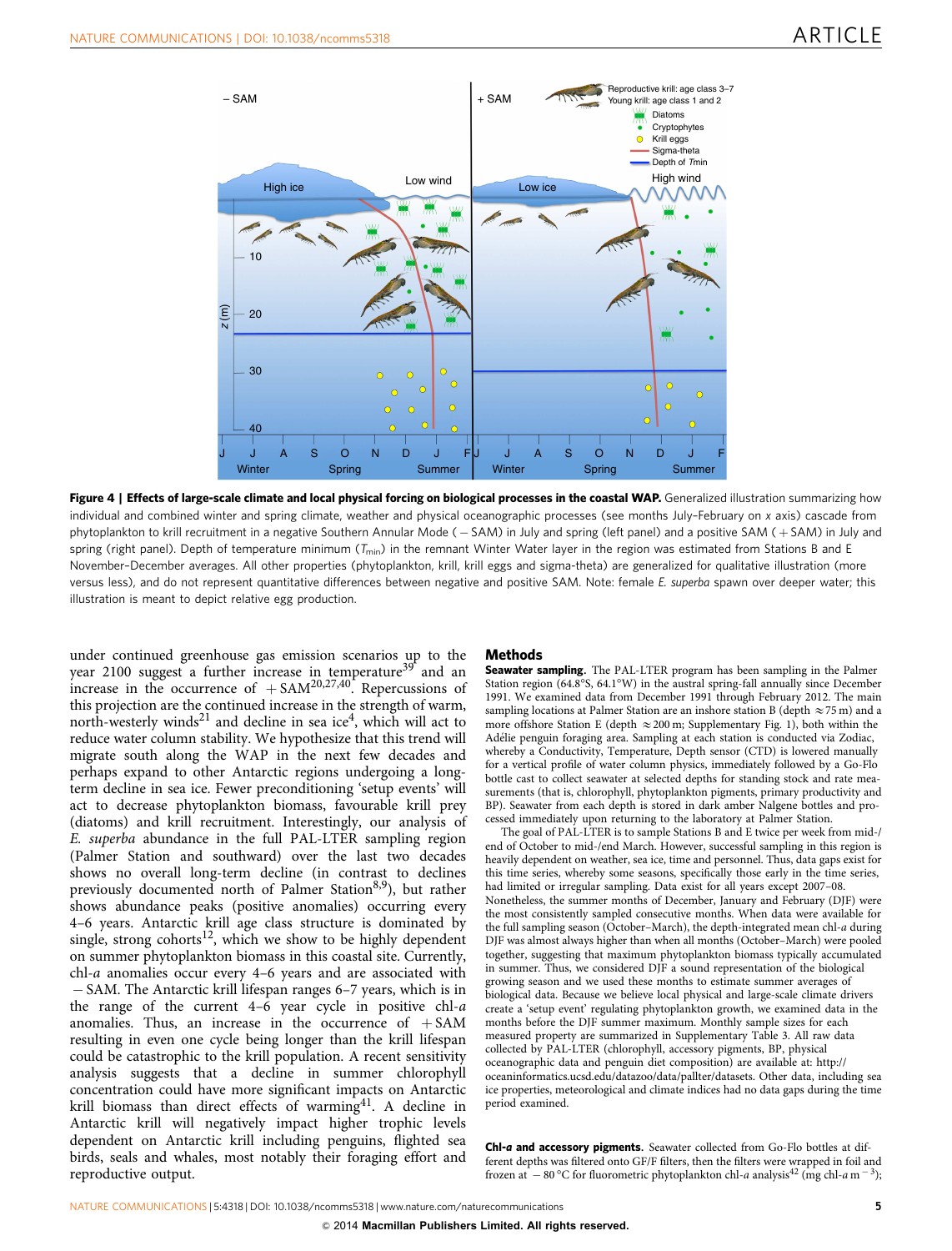or flash frozen in liquid nitrogen and stored at  $\,$  – 80  $^\circ \mathrm{C}$  for high-performance liquid chromatography analysis for phytoplankton accessory pigments/<br>phytoplankton composition<sup>[43](#page-7-0)</sup> (mg pigment m <sup>– 3</sup>). The taxonomic composition of the phytoplankton assemblages was derived quantitatively from an analysis of high-performance liquid chromatography pigment data with CHEMTAX (V195) [\(refs 43,44](#page-7-0)) using initial pigment ratios previously derived from WAP phytoplankton[45](#page-7-0). For each vertical profile, we calculated the depth-integrated chl-a and accessory pigments (0–50 m; mg m  $^{-2}$ ). The two dominant algal groups in the region are diatoms and cryptophytes. On average prymnesiophytes, prasinophytes and mixed flagellates account for  $<$  20%, 5% and 5% of the chl-a biomass, respectively. Sampling in five seasons (1993/1994, 1994/1995, 2001/2002, 2003/ 2004 and 2004/2005) had few vertical profiles that extended to 50 m. For these profiles, we integrated to the deepest depth sampled (median  $=$  40 m); thus, depthintegrated chl-a was likely slightly underestimated. As mentioned above, data gaps exist in the biological data, specifically for early (October and November) and late (March and April) months. Thus, seasonal (summer) chl-a averages were calculated using only DJF data. The chl-a at Stations B and E did not differ significantly in magnitude or variability over time; thus, chl-a data for these two stations were combined then averaged. The average combined depth-integrated summer (DJF) chl-a for the analysed 21-year time series (1991/1992–2011/2012 season) was 108 mg m $^{-2}$ . Anomalies for each season were calculated from this average and plotted in [Fig. 1a](#page-2-0).

**Bacterial productivity.** Bacterial measurements commenced at Palmer Station in the 2002/2003 season. BP was not measured during the 2006–2007 and 2007–2008 seasons. All measurements are from the same samples as the chl-a data and are similarly integrated to 50 m. BP (mg C m  $^{-2}$  d  $^{-1}$ ) is estimated from the rate of 3H-leucine incorporation measured in 3–6 h incubations performed in the laboratory at Palmer Station in the dark at *in situ* temperatures<sup>46</sup>. BP was converted from leucine incorporation rates using the factor 1,500 g C biomass produced per mole leucine incorporated. Data were combined and averaged as for chl-a.

Water column stability/stratification parameters. Over the course of the programme, physical oceanographic data (temperature and conductivity as a function of pressure) were collected using several instruments. From 1991 to 2007, a SeaBird Elecronics [\(www.seabird.com](www.seabird.com)) Seacat SBE 19 was used. From 2006 onwards, a SeaBird Elecronics Seacat SBE 19plus was used, except in field season 2008–2009 (see below). We accounted for sensor drift using calibrations made before and after each field season, following methods recommended by SeaBird, assuming linear drift for well-behaved sensors. We used SeaBird's standard software functions to process the data, removing effects for zodiac heave (pressure reversals), and to ensure that the temperature, conductivity and pressure were measured on the same water parcel. Data were averaged into 2 db pressure bins for the older SBE 19 data and 1 db bins for the newer instrument, which samples at twice the frequency. Conductivity data were then converted to salinity. From 2008 on, a Falmouth Scientific Inc. FSI MCTD-3 and a Satlantic HyperPro-II (which includes temperature, conductivity and pressure ancillary sensors) were also used to collect physical oceanographic data. As much as possible, we followed the same methods to process these data. The three instruments combined provided full data coverage every time water samples were collected.

Plots of each cast were inspected visually and in relation to other casts to look for any issues with the data (for example, bad surface values due to sea state). These values were removed from the data set. Sigma-theta (density;  $\text{kg m}^{-3}$ ) was calculated for each pressure bin. A temperature minimum  $(T_{min})$  and its depth (in metres) were determined for each cast, ensuring that they represented the remnant cold Winter Water from the previous winter and thus have some warmer water below. The sigma-theta gradient to  $T_{\min}$  ( $\Delta$ sigma-theta $_{T\min - 0}$ ; kg m  $^{-3}$  m  $^{-1})$  is defined as sigma-theta at the depth of T<sub>min</sub> minus sigma-theta at the surface divided<br>by the depth difference between the two. The mixed layer depth (MLD; in metres) is defined as the deepest point of the well-mixed layer of water at the surface, above  $T_{\text{min}}$ . The method looks for the strongest (weighted) inflection point in temperature (towards colder temperatures and above  $T_{\text{min}}$ )—further details may be found in Martinson and Iannuzzi<sup>47</sup>. It is thus warmer and less salty than waters below it. We used November–December averages of the stratification indices (depth of  $T_{\rm min}$ ,  $\Delta$ sigma-theta $_{T\mathrm{min}-0}$ , MLD) from each season for this analysis as this was the time period the data were most significantly correlated to summer chl-a.

Adélie penguin diets and krill population size-class structure. Adélie penguin diet samples were obtained during January–February for the years 1988 (1987– 1988 field season) to 2012 (2011–2012 field season) from adult penguins during the chick-feeding phase of the reproductive cycle. Samples were obtained by using the water off-loading method (forced regurgitation through stomach lavage<sup>48</sup>), and birds were released unharmed after sampling. All wildlife handling methods were reviewed and approved by the Institutional Animal Care and Use Committee at Marine Biological Laboratory, Woods Hole, MA, USA, protocol suite no. 11–67. Typically, 4–5 Adélie penguins were sampled at 5–7-day intervals during the field season. Following sorting of the diet samples, ingested krill were measured from the base of the eye to the tip of the telson and assigned to 1 of 8 size categories (5 mm increments) between 16 and 65 mm. Because krill grow  $>$  5 mm per year<sup>[49](#page-7-0)</sup>, this

binning resolves changes in population size-class structure that occur between years. Only whole, fresh krill originating from the upper portion of the stomach were measured. These typically are the first to be off-loaded and their fresh state clearly separates them from the more digested layers that often follow. In all cases, the krill measured represented a subsample obtained by sorting through the entire fresh sample to ensure that smaller specimens were not overlooked; 50–100 krill were typically measured in each subsample. The recruitment index  $(R_1)$  is based on the relative abundance of the  $l +$  age class (the ratio of the number of krill aged 1 year to the number of total krill). We defined our  $1+$  age class as krill  $<$  30 mm in length. Because the krill length data are assigned to bins in 5 mm increments, this size group is just above the  $1 +$  age class used in most previous studies (krill  $<$  28 mm ([refs 50–52\)](#page-7-0)). However, recruitment years have been estimated with similar distributions using krill <36 mm [\(ref. 53](#page-7-0)). The  $R_1$  data were normally distributed (Jarque–Bera<sup>[54](#page-7-0)</sup> and  $\chi^2$ -tests, *P*<0.05).

Sea birds are good proxy indicators of the spatial and temporal variance associated with the structure (length–frequency distribution) of their prey populations[12,55,56.](#page-6-0) Net tows have not been collected at the local Palmer Station sites (including Stations B and E) owing to lack of appropriate equipment (that is, no winches on small boats). Net tows have been conducted during the January LTER offshore cruise since 1993. We are most confident of the more recent sizeclass data. Starting in January 2009, the abundance tows were split evenly with all the krill in a split portion measured for size. Thus, we believe that the krill size-class net tow data from 2009 onwards is a close representation of the overall krill population. We compared net tow data from the LTER cruise 600 line, which includes cruise sampling stations closest to Palmer Station (Supplementary Fig. 2), with Adélie penguin diet data from 2009 onwards (Supplementary Fig. 3). The two data sets are in good agreement (2009–2012 combined; Pearson's  $R = 0.86$ , adjusted  $r^2 = 0.74$ ,  $P < 0.000001$ ), demonstrating that size-class data collected from Adélie penguin diets are a good representation of the overall krill population in this region.

Climate indices. Monthly SAM data were obtained from the National Environment Research Council—British Antarctic Surve[y26](#page-6-0) [\(http://www.nerc-bas.ac.uk/icd/gjma/](http://www.nerc-bas.ac.uk/icd/gjma/sam.html) [sam.html\)](http://www.nerc-bas.ac.uk/icd/gjma/sam.html). Monthly MEI was obtained for the length of the PAL-LTER time series from National Oceanic and Atmospheric Administration, Earth System Research Laboratory, Physical Sciences Division[57](#page-7-0) [\(http://www.esrl.noaa.gov/psd/data/](http://www.esrl.noaa.gov/psd/data/correlation/mei.data) [correlation/mei.data\)](http://www.esrl.noaa.gov/psd/data/correlation/mei.data). Both SAM and MEI climate indices were tested for correlations with physical (sea ice, air temperature, sea surface temperature (SST) and wind) and biological (that is, chlorophyll) properties assuming no lag and various lag times (1–6 months). SAM was statistically a better predictor than MEI for physical properties (WAP August ice extent, wind,  $\Delta$ sigma-theta $_{Tmin - 0}$ ) and chl-a.

**Sea ice.** WAP ( $\sim 60^{\circ} - 80^{\circ}$ W) monthly and Anvers (within 200 km south and west of 64S/64W) annual sea ice extent  $(km^2)$  and area  $(km^2)$  were extracted from the GSFC Bootstrap SMMR-SSM/I Version 2 quasi-daily time series (1991–2012) of sea ice concentration<sup>58</sup> from the EOS Distributed Active Archive Center at the National Snow and Ice Data Center (University of Colorado at Boulder, [http://](http://nsidc.org) [nsidc.org\)](http://nsidc.org), augmented with SSM/I and near real-time data (2011–2012), to produce a time series extending from 1991/92 to 2011/12. Sea ice extent is defined as the total area within the ice edge, whereas sea ice area is the actual ocean area covered by sea ice (that is, based on satellite-derived sea ice concentration and taking into account openings and leads within the ice edge). Anvers annual ice season duration is the number of days between when sea ice first appears in autumn in a given location and when it last appears in spring, the former being the day of sea ice advance, the latter, day of sea ice retreat<sup>[22](#page-6-0)</sup>

Wind and air temperature. Daily weather observations (air temperature, pressure, wind speed, wind direction, precipitation and sky cover) at Palmer Station Antarctica started in April of 1989. Weather data acquisition was originally by manual observation and continued with an automated system installed in November 2001. Measurements began shifting from manual to automated observations in June 2003 until the manual observations were ended in December 2003. Data are collected, compiled and distributed by the US Antarctic science support contractor. Electronic distribution occurs monthly from Palmer Station via internet to the University of Wisconsin-Madison's Antarctic Meteorological Research Center and Automatic Weather Station Project archive: ftp://amrc.ssec.wisc.edu/ pub/palmer/climatology/. Data are also available at: [http://oceaninforma](http://oceaninformatics.ucsd.edu/datazoo/data/pallter/datasets)[tics.ucsd.edu/datazoo/data/pallter/datasets.](http://oceaninformatics.ucsd.edu/datazoo/data/pallter/datasets) Wind speeds were averaged monthly and seasonally (October–February). The PAL-LTER time series average wind speed for October-February was  $4.8 \text{ m s}^{-1}$ . Because a potential mechanism to set up water column stability is a time period of low winds, we also calculated the number of days per season (and number days per month) of wind speeds under  $4.8 \text{ m s}^{-1}$ as well as the maximum number of consecutive days under  $4.8 \text{ m s}^{-1}$  per season (and per month). We tested additional wind thresholds, and  $2.5 \text{ m s}^{-1}$  was most significantly correlated with  $\Delta$ sigma-theta<sub> $T_{\text{min}-0}$ </sub> and chl-*a*. Air temperature data was processed (seasonal and monthly averages) similar to wind data.

Sea surface temperature. Monthly SST data (°C) used in this study originated from the National Oceanic and Atmospheric Administration, National Centers for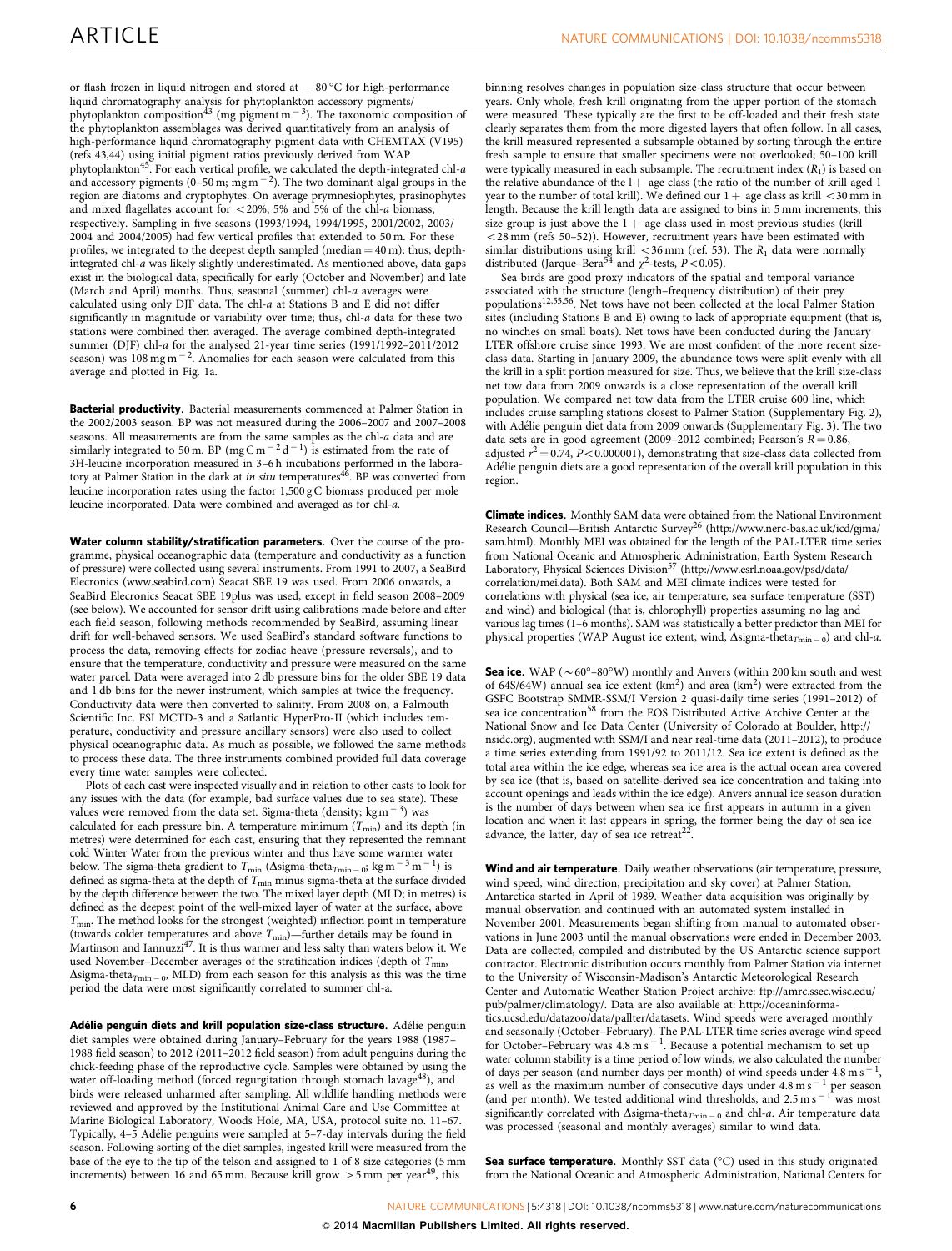<span id="page-6-0"></span>Environmental Prediction, Environmental Modeling Center, Climate Modeling Branch, Global monthly SST data<sup>[59](#page-7-0)</sup> (version 2). The selected data were SST estimates from 64.5°S, 64.5°W, near Palmer Station.

**Statistical analyses.** We used Pearson's R correlation and linear regression tests (StatPlus:Mac) to determine relationship direction (positive or negative) and significance between climate indices and physical and biological parameters.

**Stepwise regression.** We conducted a stepwise regression analysis in MATLAB for both Palmer Stations B and E to determine the effects of both local (that is, wind, sea ice and water column stability) and large-scale (that is, SAM and MEI) physical forcing on the mean integrated, summer chl-a from both stations ([Fig. 3](#page-3-0)). Multiple model types were analysed that included many types of General Linear Models (GLMs) and the stepwise iterations added and removed individual model terms (for example, with or without monthly wind speed). Integrated chl-a at these two stations is not normally distributed; thus, we log transformed each chl-a value before performing the stepwise regression (and other analyses described above). Using GLMs requires that the dependent variable being modelled (in this case, chl-a) must be normally distributed.

After log transforming chl-a at each station, we used three different tests to determine whether the transformed data was from a normal distribution. These tests were Jarque–Bera<sup>54</sup>, Lilliefors<sup>60</sup> and  $\chi^2$ -goodness-of-fit using a 95% confidence interval. All three tests confirmed that the time series of logtransformed chl-a (dependent variable) from each station were from a normal distribution. In addition, to confirm that the linear relationships between the predictor variables and chl-a were not influenced by outliers in the predictor variables, we applied these same three tests of normal distribution to the residuals between modelled and observed chl-a. These tests confirmed that the residuals at both stations were from a normal distribution and thus were not influenced by outliers or highly skewed predictor variables. Finally, to determine whether the residuals between modelled and observed chl-a were autocorrelated (serial correlation) or not, we used the Durbin-Watson (dw) test<sup>[61](#page-7-0)</sup> at a 95% confidence interval. The residuals of the model fits at both stations were not autocorrelated (Station B: dw = 2.1288,  $P = 0.8241$ ; Station E: dw = 1.6928,  $P = 0.2532$ ).

Model selection was based on the corrected Akaike Information Criterion<sup>[62](#page-7-0)</sup>  $(AIC<sub>c</sub>)$ . This information criterion selects the best model that simulates the observed data while taking into account both the sample size of the data set and the number of estimated parameters in each model. We tested a subset of non-linear models, and the linear models produced lower  $AIC<sub>c</sub>$  values with fewer predictor variables. The AIC<sub>c</sub> values for Stations B and E were  $-18.96$  and  $-25.02$ , respectively. The regression was conducted using only the vertically integrated chl-a data from the summer months of December–January–February, which are the most consistent sampling months for the LTER time series. Therefore, we selected the model to simulate log mean monthly depth-integrated chl-a (mg chl-a m<sup>-2</sup>) from December-February. (log summer chl-a;  $n = 36$  for Station B and  $n = 38$  for Station E). The highest ranked predictor variables for both Stations B and E summer chl-a were spring (September–October–November) SAM (SAM\_SON),  $\Delta$ sigma-theta $_{T\text{min} - 0}$ \_November/December (kg m  $^{-3}$  m  $^{-1}$ ), WAP August ice extent (km<sup>2</sup>), wind threshold (number of days per season wind speeds were  $\langle 2.5 \text{ m s}^{-1} \rangle$  and various interactions between these variables. Statistics for each predictor are presented in Supplementary Table 1. The GLMs used to simulate log summer chl-a (mg chl-a m $^{-2}$ ) for Stations B and E are:

Station B log summer chl-a =  $0.32287 + (0.041656 \times \text{days per season}$ <br>under  $2.5 \text{ m s}^{-1}$ ) +  $(0.0000063299 \times \text{WAP}$  August ice extent) + ( – 96.913  $\times$  B\_ $\Delta$ sigma-theta<sub>Tmin – 0</sub>\_November/December) + ( – 0.28428  $\times$  SAM\_SON)  $+(-0.00000011925 \times \text{WAP}$  August ice extent  $\times$  days per season under 2.5 m s<sup>-1</sup>  $\times$  B<sub>-</sub>  $\Delta$ sigmatheta $_{T\text{min}}$  – 0\_November/December) + (0.012671  $\times$  days per season under 2.5 m s  $^{-1}$   $\times$  SAM\_SON) + ( – 19.88  $\times$  B\_Asigma-theta $_{T\text{min}}$  – 0\_November/  $December \times SAM_SON$ ).

Station E log summer chl- $a = -2.5186 + (0.12287 \times \text{days per season}$ <br>under  $2.5 \text{ m s}^{-1}$ ) + (0.0000083066 × WAP August ice extent) + ( - 276.15  $\times$  E\_ $\Delta$ sigma-theta $_{Tmin - 0}$ \_November/December) + ( -0.21811  $\times$  SAM\_SON)  $+$  ( – 0.00000021796  $\times$  WAP August ice extent  $\times$  days per season under  $(2.5 \text{ m s}^{-1}) + (0.0070199 \times \text{SAM}\_{\text{SON}} \times \text{days}$  per season under  $2.5 \text{ m s}^{-1}$  $+$  (0.00046018  $\times$  WAP August ice extent  $\times$  E\_ $\Delta$ sigma-theta $_{T\mathrm{min} \, - \, 0}$ \_November/ December)

Multicollinearity, a statistical phenomenon in which two or more predictor variables in a multiple regression model are highly correlated, can change parameter estimates, increase standard errors and reduce the power to detect reliable effects of correlated variables in the regression model<sup>63</sup>. To assess how much the variance of the coefficient estimate is being inflated by multicollinearity in our model, we determined the Variance Inflation Factors (VIFs) for each predictor variable used in the GLMs for Stations B and E chl-a. The typical rule of thumb is that multicollinearity can be ignored for a particular predictor variable if its VIF < 4.0 ([ref. 64](#page-7-0)). However, predictor variables that have a VIF of 4.0 or higher do not discount the regression analysis or call for the elimination of these predictor variables<sup>[64](#page-7-0)</sup>. In our regressions, all VIFs were  $<$  4.0, which suggests that multicollinearity did not affect the GLM coefficient estimates or standard errors (Supplementary Table 2).

#### **References**

- 1. Schofield, O. et al. How do polar marine ecosystems respond to rapid climate change? Science 328, 1520–1523 (2010).
- Vaughan, D. G. et al. Recent rapid regional climate warming on the Antarctic Peninsula. Clim. Change 60, 243–274 (2003).
- 3. Liu, J., Curry, J. A. & Martinson, D. G. Interpretation of recent Antarctic sea ice variability. Geophys. Res. Lett. 31, L02205 (2004).
- 4. Stammerjohn, S. E., Massom, R. A., Rind, D. & Martinson, D. G. Regions of rapid sea ice change: an inter-hemispheric seasonal comparison. Geophys. Res. Lett. 39, L06501 (2012).
- 5. Cook, A. J., Fox, A. J., Vaughan, D. G. & Ferrigno, J. G. Retreating glacier fronts on the Antarctic Peninsula over the past half-century. Science 308, 541–544  $(2005)$
- Vaughan, D. G. Recent trends in melting conditions on the Antarctic Peninsula and their implications for ice-sheet mass balance. Arct. Antarct. Alp. Res. 38, 147–152 (2006).
- 7. Montes-Hugo, M. et al. Recent changes in phytoplankton communities associated with rapid regional climate change along the Western Antarctic Peninsula. Science 323, 1470–1473 (2009).
- Loeb, V. et al. Effects of sea-ice extent and krill or salp dominance on the Antarctic food web. Nature 387, 897–900 (1997).
- 9. Atkinson, A., Siegel, V., Pakhomov, E. & Rothery, P. Long-term decline in krill stock and increase in salps within the Southern Ocean. Nature 432, 100–103 (2004).
- 10. Ducklow, H. W. et al. Marine ecosystems: The West Antarctic Peninsula. Phil. Trans. R. Soc. London B 362, 67–94 (2007).
- 11. Everson, I. in Krill: Biology, Ecology and Fisheries (ed. Everson, I.) 194–201 (Blackwell Science, 2000).
- 12. Fraser, W. R. & Hofmann, E. E. A predator's perspective on causal links between climate change, physical forcing and ecosystem response. Mar. Ecol. Prog. Ser. 265, 1–15 (2003).
- 13. Ainley, D. G. et al. Variation in foraging patterns of Adélie penguins to changing pack-ice conditions. Polar Biol. 20, 311–319 (1998).
- 14. Croxall, J. P., Reid, K. & Prince, P. A. Diet, provisioning and productivity of marine predators to differences in availability of Antarctic krill. Mar. Ecol. Prog. Ser. 177, 115–131 (1999).
- 15. Trivelpiece, W. Z. et al. Variability in krill biomass links harvesting and climate warming to penguin population changes in Antarctica. Proc. Natl Acad. Sci. USA 108, 7625–7628 (2011).
- 16. Smith, R. C., Martinson, D. G., Stammerjohn, S. E., Iannuzzi, R. A. & Ireson, K. Bellingshausen and western Antarctic Peninsula region: pigment biomass and sea-ice spatial/temporal distributions and interannual variability. Deep-Sea Res. II 55, 1949–1963 (2008).
- 17. Loeb, V. J., Hofmann, E. E., Klinck, J. M., Holm-Hansen, O. & White, W. B. ENSO and variability of the Antarctic Peninsula pelagic marine system. Antarc. Sci. 21, 135–148 (2009).
- 18. Vernet, M. et al. Primary production within the sea-ice zone west of the Antarctic Peninsula: I—Sea ice, summer mixed layer, and irradiance. Deep-Sea Res. II 55, 2068–2085 (2008).
- 19. Venables, H. J., Clarke, A. & Meredith, M. P. Wintertime controls on summer stratification and productivity at the western Antarctic Peninsula. Limnol. Oceanogr. 58, 1035–1047 (2013).
- 20. Marshall, G. J. et al. Causes of exceptional atmospheric circulation changes in the Southern Hemisphere. Geophys. Res. Lett. 31, L14205 (2004).
- 21. Hall, A. & Visbeck, M. Synchronous variability in the Southern Hemisphere atmosphere, sea ice and ocean resulting from the Annular Mode. J. Clim. 15, 3043–3057 (2002).
- 22. Stammerjohn, S. E., Martinson, D. G., Smith, R. C., Yuan, X. & Rind, D. Trends in Antarctic annual sea ice retreat and advance and their relation to El Nino-Southern oscillation and Southern Annular Mode variability. J. Geophys. Res. 113, C03S90 (2008).
- 23. Ducklow, H. W., Schofield, O., Vernet, M., Stammerjohn, S. & Erickson, M. Multi-scale control of bacterial production by phytoplankton dynamics and sea ice along the western Antarctic Peninsula: A regional and decadal investigation. J. Mar. Sys. 98-99, 26–39 (2012).
- 24. Quetin, L. B. & Ross, R. M. in Antarctic Nutrient Cycles and Food Webs (eds Siegfried, W. R., Condy, P. R. & Laws, R. M.) 372–377 (Springer-Verlag, 1985).
- 25. Ducklow, H. W. et al. West Antarctic Peninsula: An ice-dependent coastal marine ecosystem in transition. Oceanography 26, 190–203 (2013).
- 26. Marshall, G. J. Trends in the Southern Annular Mode from observations and reanalyses. J. Clim. 16, 4134–4143 (2003).
- 27. Thompson, D. W. J. & Solomon, S. Interpretation of recent Southern Hemisphere climate change. Science 296, 895–899 (2002).
- 28. Marshall, G. J., Orr, A., van Lipzig, N. G. M. & King, J. C. The impact of a changing Southern Hemisphere Annular Mode on Antarctic Peninsula summer temperatures. J. Clim. 19, 5388–5404 (2006).